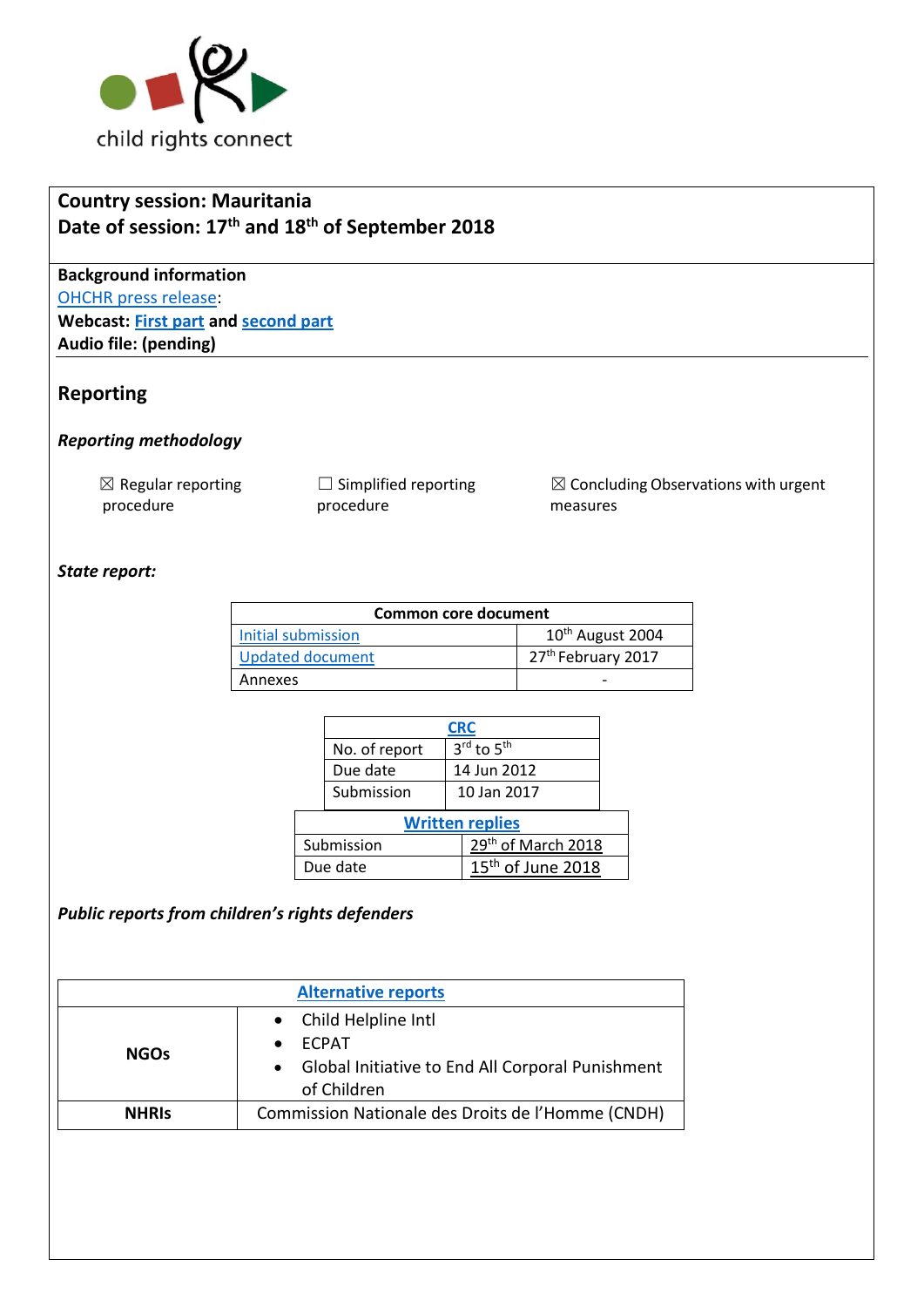

### **State delegation**

The large delegation was headed by Khadeijetou Mbareck Fall, Ministry of Trade, Industry and Tourism of Mauritania and supported by the Ministry of Agriculture; of Social Affairs, Children and Family; Ministry of Justice; Ministry of Public Service, Work and Modernization of Administration; General Directorate for National Safety; Centre for the Protection and Social Integration of Children; Office of the Human Rights Commissioner, Humanitarian Action and Civil Society Relations; and members of the Permanent Mission of Mauritania to the United Nations Office at Geneva.

# **Committee's Task Force members**

| Name & Last Name                   | Country      |
|------------------------------------|--------------|
| <b>Cephas Lumina (Coordinator)</b> | Zambia       |
| <b>Gehad Madi</b>                  | Egypt        |
| <b>Clarence Nelson</b>             | <b>Samoa</b> |
| <b>Mikiko Otani</b>                | Japan        |

# **Dialogue description**

#### i. Character of the dialogue

The atmosphere of the dialogue was interactive but tense, following a political and technical discussion with tension between the Committee and the delegation.

#### ii. General assessment made by the Committee

The Committee welcomed the ratification of new human rights instruments- as the CRPD, the Arab Charter on Human Rights the adoption of a General Child Protection Code, as well a general law anti-discrimination. However, The Committee stressed on the need of a general review of all legislation relating to children to ensure that it was fully compatible with CRC provisions. The Committee showed again its concern about the general reservation based on the Sharia. About the financial situation and the allocation of resources, the Committee expressed apprehension about the high risk of distress, the drop of the social spending and the high level of corruption in the country. Child marriage took an important part of the dialogue: the Committee was very concern of the high rate of marriage before the age of 15 and urged the delegation to prohibit the marriage under the age of 18 under all circumstance. The Committee concluded the dialogue by highlighting that national legislations and policies needed to be in line with all the international human rights instruments, ratified by Mauritania and expressed the wish that the concluding observation will be considered by de the delegation.

#### iii. Main issues discussed:

• **General Measures of Implementation:** The Committee showed its concern about the general reservation on the Convention based on the Sharia. It welcomed the adoption of a General Child Protection Code, however it was concerned whether this Code was in line with the CRC. The delegation replied that, according their Construction, Sharia law was the sole source of positive law and its non-derogeable principle; regarding the scope of the reservation, the delegation explained that the ratified international treaties would be superseded national laws only if their provisions were in line with the principles of the Sharia law.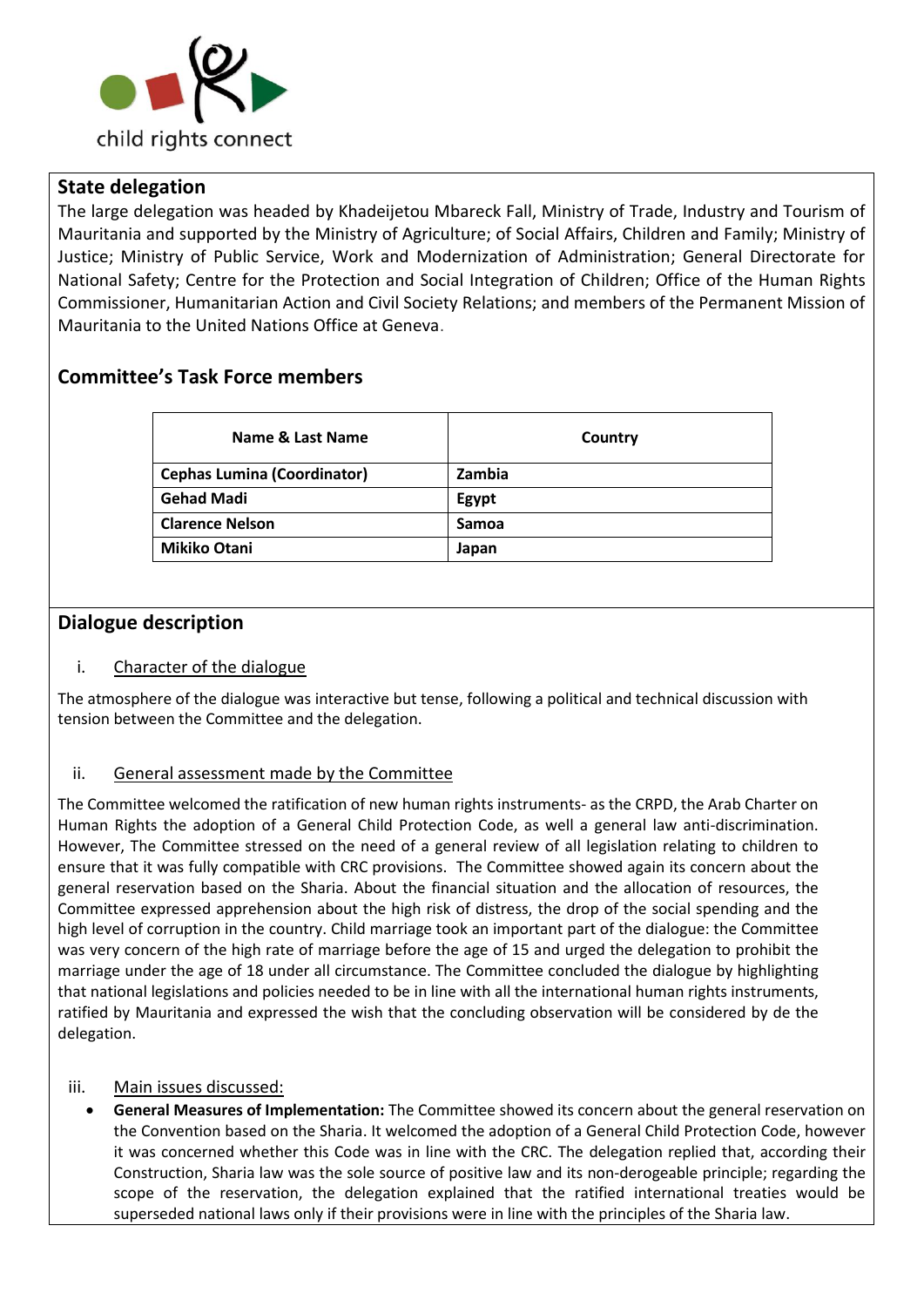

- **Definition of the Child:** The Committee was very concerned over the high number of marriage under the age of 18 and urges the delegation to enforce act that prohibit all marriages under 18 years old. The delegation was also asked to answer about the marriage of interest. The delegation replied that in the Personal Status Code the legal age of marriage is 18 years old; however, a judge – said the delegation- could authorise a marriage under the legal age considering the best interest of the child and the civil provisions. They also highlighted that marriages of interest are prohibited and a complaint mechanism against this type of union was settled.
- **Best Interest of the Child:** The Committee was aware that this principle was included in the Child Protection Code and asked how this principle was implemented in policies and legislation and how judges and social workers were determined this principle. The delegation replied that they consider the best interest of the child in all areas. They also replied that judges and magistrates were trained on this principle.
- **Right to be Heard:** The Committee welcomed the indirect involvement of Children's Parliament in the children Minister. However, the Committee wondered if children have always the rights to be heard, in all the manners affecting their lives and if the Children's Parliament was an effective platform, accessible for all children. It welcomed the equal gender representation but asked if street children were also represented.
- **Non-discrimination Principle:** The Committee welcomed the new legislation anti-discrimination; however, it questioned which concrete measures were to tackle the facto discrimination among children, particularly against girls, children which are not registered, descendent of slavery, migrant and street children and if this new law also covered all the definition of the article 2CRC.
- **Civil rights and Freedoms:** The Committee was concerned over the low rate of birth registration that continued, particularly in rural areas and among vulnerable groups, where as many as 42 % of children not registered. The Committee encouraged the State party to abolish the late birth registration fee. The delegation replied by empathized the expensive project of the National Agency to provide biometric data; they also. With regard to the right to an identity and nationality, the Committee was concerned about the law prohibiting having two nationalities and was concerned on possible consequence to have stateless children. The delegation replied that the nationality is transmitted from the mother. Regarding the freedom of though and religion the Committee asked existed place of worship for non-Muslim children. Slavery was also tackled, and the Committee highlighted the report do not mentioned this issue and asked about the implementation of the national action plan against slavery.
- **Violence against Children:** The Committee showed a very concern about the violence against children, particularly corporal punishment, sexual exploitation and harmful practices such as FGM. Firstly, the Committee asked if corporal punishment - as well as whipping and amputations - was still a part of the Criminal Code and also asked about measures to eradicate the use of this practices as a form of discipline at home and in schools. Secondly, the Committee was concern about the sexual exploitation and abuse and asked if there were special measure to tackle this issue and if whether it was the possibility for professionals to report child abuse and sexual abuse. Moreover, the lack of a clear definition of "rape" in the Criminal Code was also raised. The delegation replied that in the new Children's Code, FGM were considered as act of torture and ill-treatment and the delegation replied that "rape" was defined in the Criminal Code as a crime.
- **Family Environment and Alternative Care:** There are some provision of the Court that give to public authorities the duty of care of children without parental care. However, the Committee was concerned over the situations as there any alternative care framework for the care and supervision of children in foster families and in institutions? Under this topic the question of situation of koranic schools and *Kafala* was discussed.
- **Health:** The Committee was alarmed by the fact that the report didn't address a crucial priority on this issue. The Committee asked which the measures were taken to address high rates of infant and child mortality and mother-to-child transmission of HIV/AID, especially in rural areas. The high rate of teenage pregnancy was another burning matter, as well as the country's strict abortion law. The delegation replied improve the quality of children's health services, measures were being improve the equipment in health centres and train the staff; several medical colleges had been opened throughout the country.
- **Education:** The Committee was concerned over the very small budget for education. The hidden costs of public education were tackled and asked the delegation if there were any standard to control quality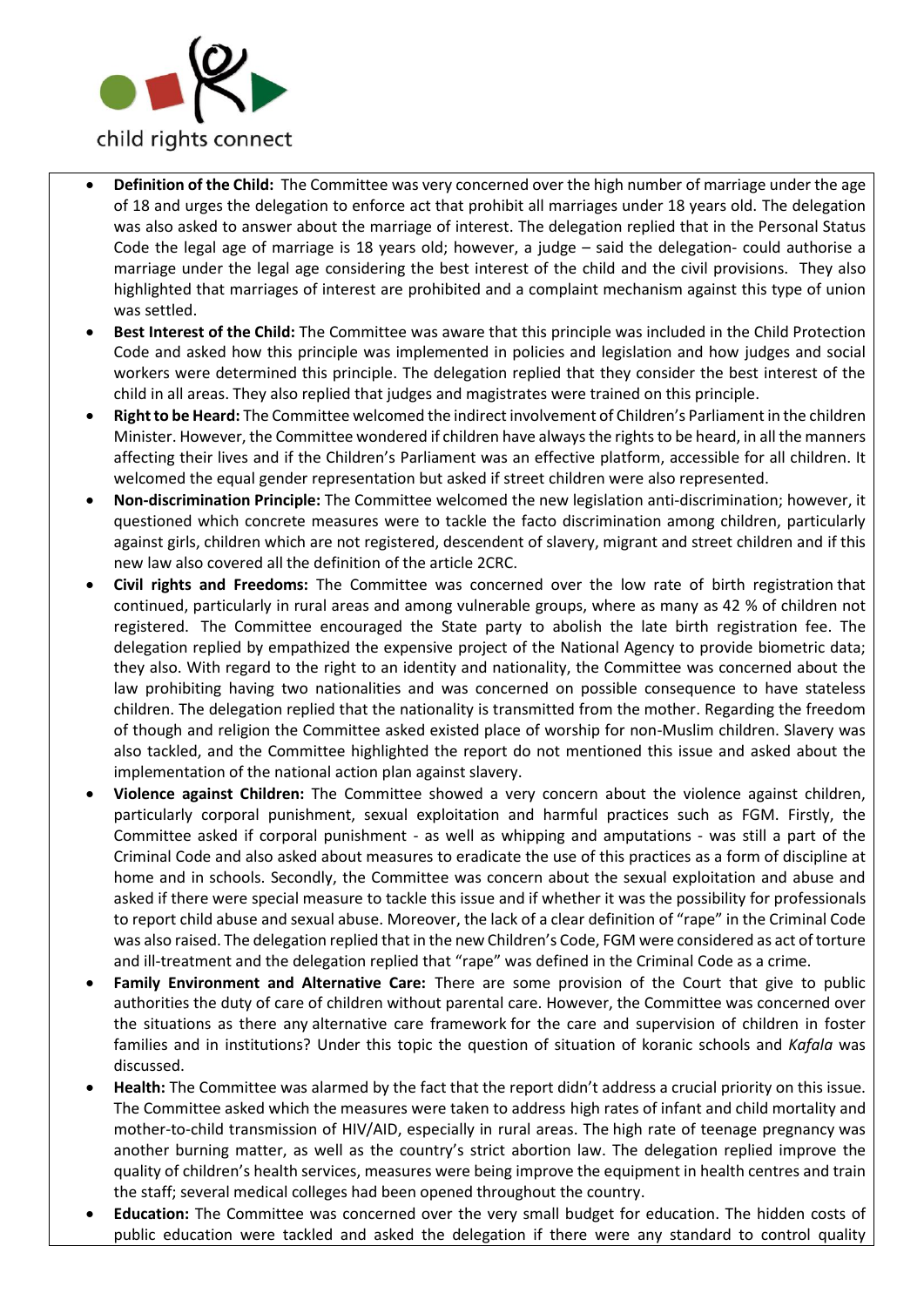

education of private schools. The delegation replied that to improve access to education and reduce the hidden costs, in 2017 a programme was adopted aimed to build 102 schools distribute over textbooks. They also highlighted that a programme of priority education zones had been implemented for school drop-outs.

- **Special measures children in refugee's camps:** The Committee was deeply concern over the
- **OPAC and OPSC:** The Committee asked what could prevent Mauritania to ratification of these two Optional Protocols.

### **Recommendations of the Committee**

In its [Concluding Observations,](http://tbinternet.ohchr.org/_layouts/treatybodyexternal/Download.aspx?symbolno=CRC%2fC%2fLSO%2fCO%2f2&Lang=en) the Committee drew attention to the need of urgent measures concerning the **following six areas**:

- **Definition of the child**: The Committee urges the State party to amend its legislation, including its Personal Status Code, in order to prohibit marriage under the age of 18 years, without exception, and take all necessary measures to eliminate child marriages under any circumstance.
- **Non-discrimination**: The Committee urges the State party to prioritize the adoption of a comprehensive strategy to eliminate all forms of discrimination against girls and children from disadvantaged or vulnerable groups, including children living in slavery or in slavery – like conditions, from minority groups, children with disabilities and children in street situations. Furthermore, the Committee recommend the State to intensify its efforts to eliminate discrimination against girls and children from disadvantaged or vulnerable groups, in close cooperation with civil society, media and community and religious leaders, through awareness-raising programmes aimed at creating an enabling environment that promotes equality among children.
- **Birth registration:** The Committee recommends that the State party adopt a comprehensive national strategy to accelerate birth registration and take all measures necessary to ensure that free birth registration is available to all children, including by removing fees for late birth registration, implementing mobile registration units in rural areas and refugee camps, integrating registration units into health facilities, conducting birth registration campaigns and abolishing fees for late registration; the State party I also asked to provide the human, technical and financial resources necessary for the effective functioning of civil registration centres, including through training for registration officials; to simplify birth registration procedures and make them available in all national languages; and intensify its efforts to raise awareness among the population of the importance of birth registration and encourage parents to register their children.
- **Education**: The Committee recalls its previous recommendations and recommends that the State party enhance efforts to increase the quality of education throughout the State party, including by providing continuous training of teachers, constructing and improving educational facilities and schools, including in the rural areas, and strengthening vocational education programmes. Its requests the State to eliminate all hidden costs of education and increase access to secondary education; to adopt and implement national standards and technical regulations on water, sanitation, hygiene and nutrition for all educational institutions, including Koranic schools, and establish monitoring mechanisms and tools for their enforcement. The State party is also requested to develop a policy aimed at monitoring the quality of Koranic schools, particularly in terms of their structure, management and curriculums. Furthermore, it is also requested to reduce the discriminatory effects of privatization and private education against children from financially disadvantaged families and establish mechanisms to monitor the compliance of private schools with minimum educational standards, curriculum requirements and qualifications for teachers**.**
- **Economic exploitation, including child labour:** The Committee reiterates its previous recommendations and urges the State party to expeditiously adopt the draft legislation aimed at prohibiting the worst forms of child labour, ensuring that it is in line with the Convention and allocate sufficient human, technical and financial resources for the implementation of laws and policies on child labour, including the National Action Plan for the Elimination of Child Labour. It also urges the States to intensify its efforts to eliminate child labour, in particular in domestic work and agricultural and mining activities and enforce the prohibition of employment of children under the age of 16 years in both the formal and informal sectors by expanding and strengthening labour inspection services and prosecuting perpetrators of violations related to child labour.